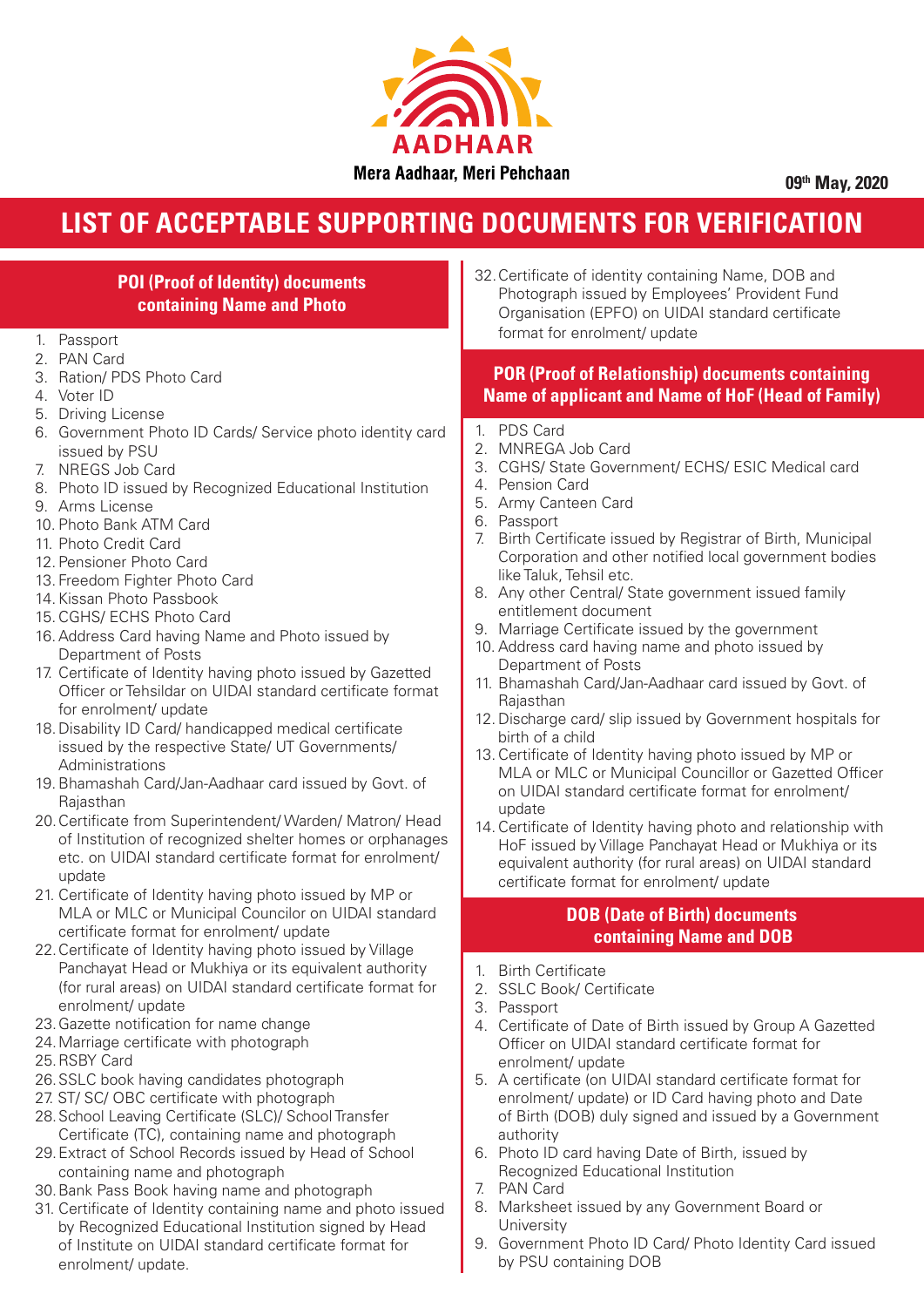

## **LIST OF ACCEPTABLE SUPPORTING DOCUMENTS FOR VERIFICATION**

- 10. Central/ State Pension Payment Order
- 11. Central Government Health Service Scheme Photo Card or Ex-Servicemen Contributory Health Scheme Photo card
- 12. School Leaving Certificate (SLC)/ School Transfer Certificate (TC), containing Name and Date of Birth
- 13. Extract of School Records issued by Head of School containing Name, Date of Birth and Photograph
- 14.Certificate of Identity containing Name, DOB and Photo issued by Recognized Educational Institution signed by Head of Institute on UIDAI standard certificate format for enrolment/ update
- 15.Certificate of identity containing Name, DOB and Photograph issued by Employees' Provident Fund Organisation (EPFO) on UIDAI standard certificate format for enrolment/ update

## **POA (Proof of Address) documents containing Name and Address**

- 1. Passport
- 2. Bank Statement/ Passbook
- 3. Post Office Account Statement/ Passbook
- 4. Ration Card
- 5. Voter ID
- 6. Driving License
- 7. Government Photo ID cards/ service photo identity card issued by PSU
- 8. Electricity Bill (not older than 3 months)
- 9. Water Bill (not older than 3 months)
- 10. Telephone Landline Bill (not older than 3 months)
- 11. Property Tax Receipt (not older than 1 year)
- 12.Credit Card Statement (not older than 3 months)
- 13. Insurance Policy
- 14. Signed Letter having Photo from Bank on letterhead
- 15. Signed Letter having Photo issued by registered Company on letterhead
- 16. Signed Letter having Photo issued by Recognized Educational Institution on letterhead or Photo ID having address issued by Recognized Educational Institution
- 17. NREGS Job Card
- 18.Arms License
- 19. Pensioner Card
- 20.Freedom Fighter Card
- 21. Kissan Passbook
- 22.CGHS/ ECHS Card
- 23.Certificate of Address having photo issued by MP or MLA or MLC or Gazetted Officer or Tehsildar on UIDAI standard certificate format for enrolment/ update
- 24.Certificate of Address issued by Village Panchayat head or its equivalent authority (for rural areas) on UIDAI standard certificate format for enrolment/ update
- 25.Income Tax Assessment Order
- 26.Vehicle Registration Certificate
- 27. Registered Sale/ Lease/ Rent Agreement
- 28.Address Card having Photo issued by Department of Posts
- 29.Caste and Domicile Certificate having Photo issued by State Govt
- 30.Disability ID Card/ handicapped medical certificate issued by the respective State/ UT Governments/ Administrations
- 31. Gas Connection Bill (not older than 3 months)
- 32.Passport of Spouse
- 33.Passport of Parents (in case of Minor)
- 34.Allotment letter of accommodation issued by Central/ State Govt. (not more than 3 years old)
- 35.Marriage Certificate issued by the Government, containing address
- 36.Bhamashah Card/Jan-Aadhaar card issued by Govt. of Rajasthan
- 37. Certificate from Superintendent/ Warden/ Matron/ Head of Institution of recognized shelter homes or orphanages etc. on UIDAI standard certificate format for enrolment/ update
- 38.Certificate of Address having photo issued by Municipal Councillor on UIDAI standard certificate format for enrolment/ update
- 39.Identity Card issued by recognized educational institutions
- 40.SSLC book having photograph
- 41. School Identity card
- 42.School Leaving Certificate (SLC)/ School Transfer Certificate (TC), containing Name and Address
- 43.Extract of School Records containing Name, Address and Photograph issued by Head of School
- 44.Certificate of Identity containing Name, Address and Photo issued by Recognized Educational Institution signed by Head of Institute on UIDAI standard certificate format for enrolment/ update
- 45.Certificate of identity containing Name, DOB and Photograph issued by Employees' Provident Fund Organisation (EPFO) on UIDAI standard certificate format for enrolment/ update
- **Bring original documents for Enrolment/ Update. No photocopy required.**
- **Original documents are scanned and given back to you.**